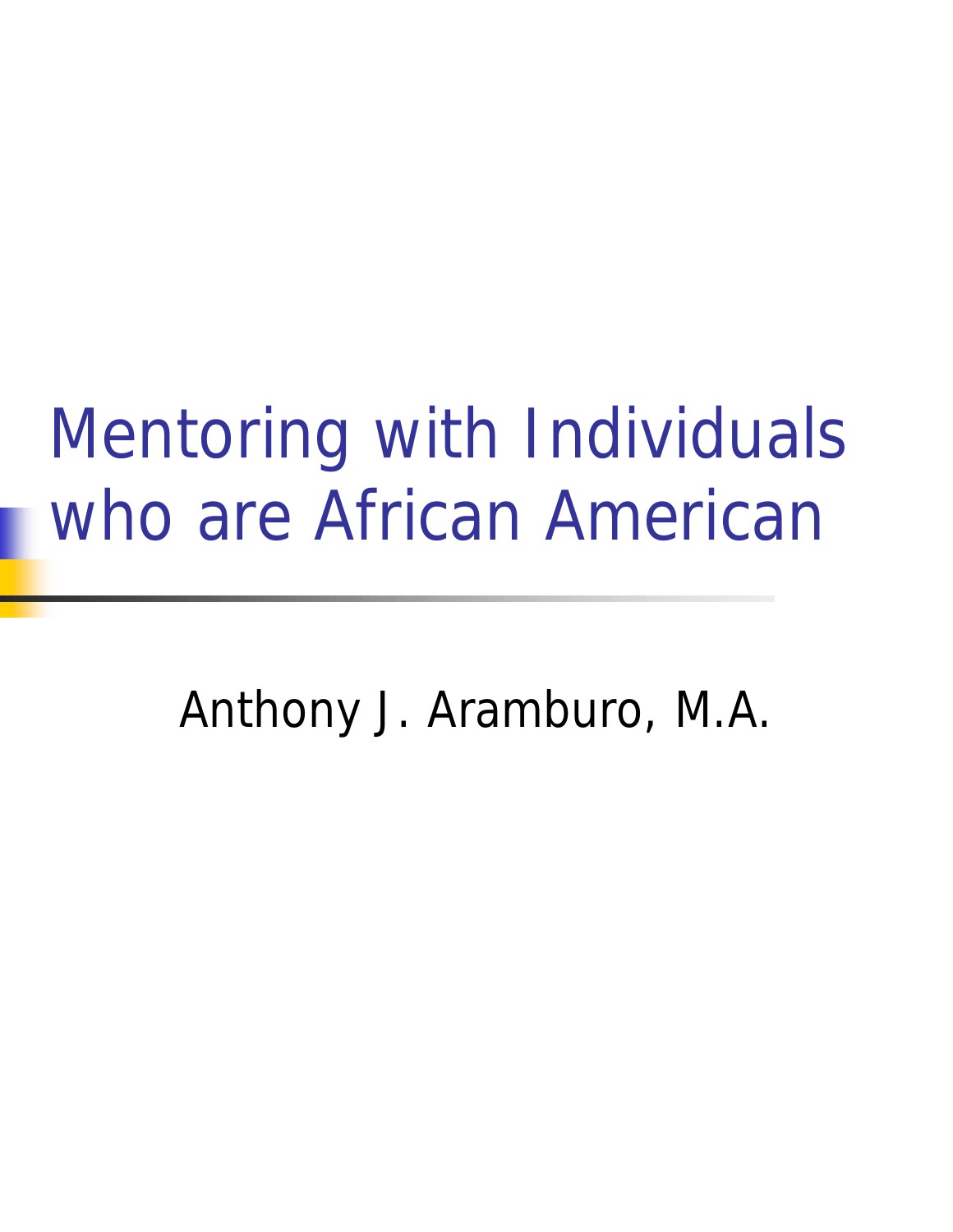### Mentoring with Individuals who are African American

**n** The Mentor Relationship **Functioning as a Mentor Phases of the Mentoring** Relationship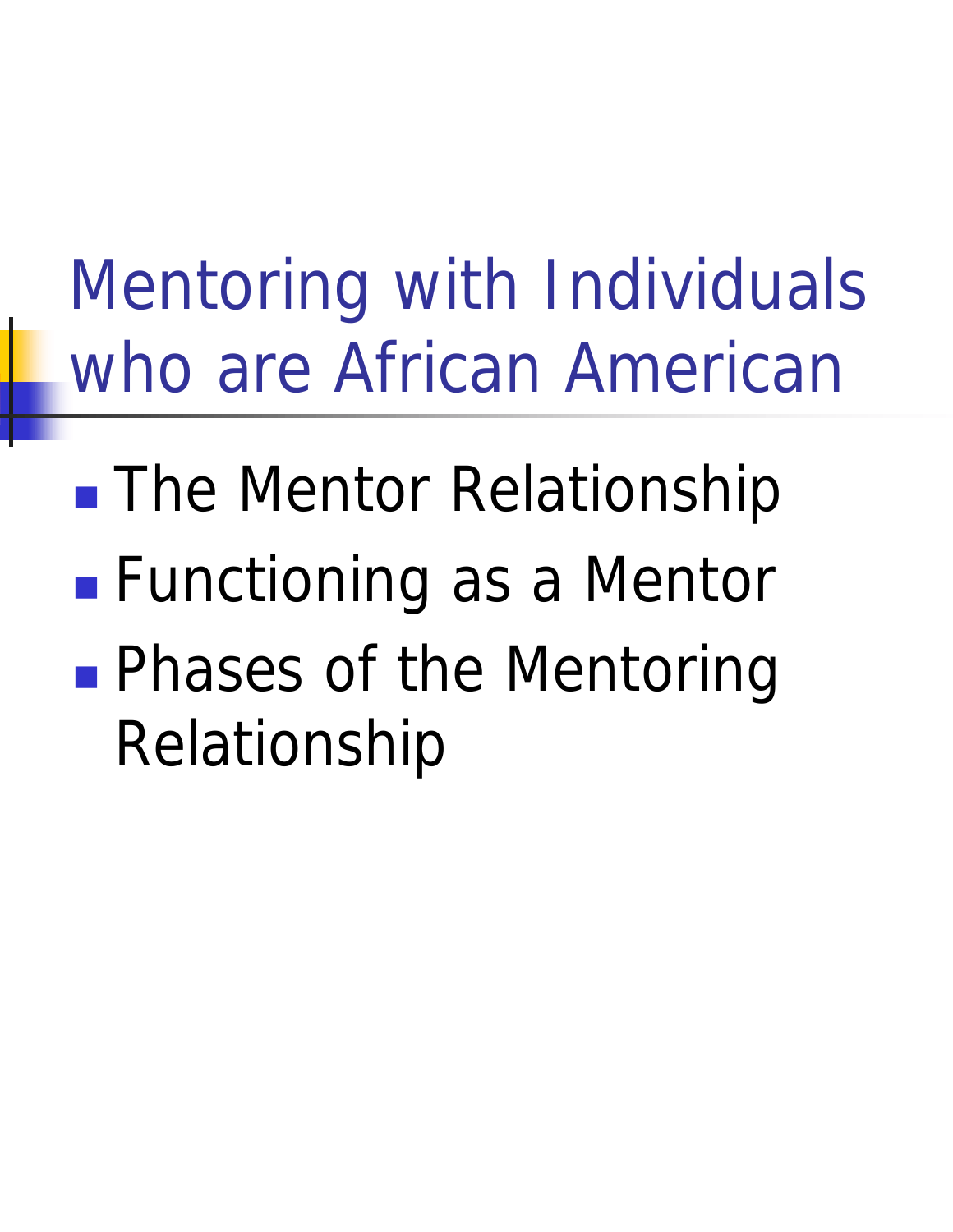- I'd really like to have a mentor, but who?
- Let's look at the word "MENTOR" ... derived from the Greek mythology, the name implie a relationship between a young adult and a older, more experienced adult that helps the younger individual learn to navigate in the adult world and the world of work.
- <sup>n</sup> Now … let talk about our profession …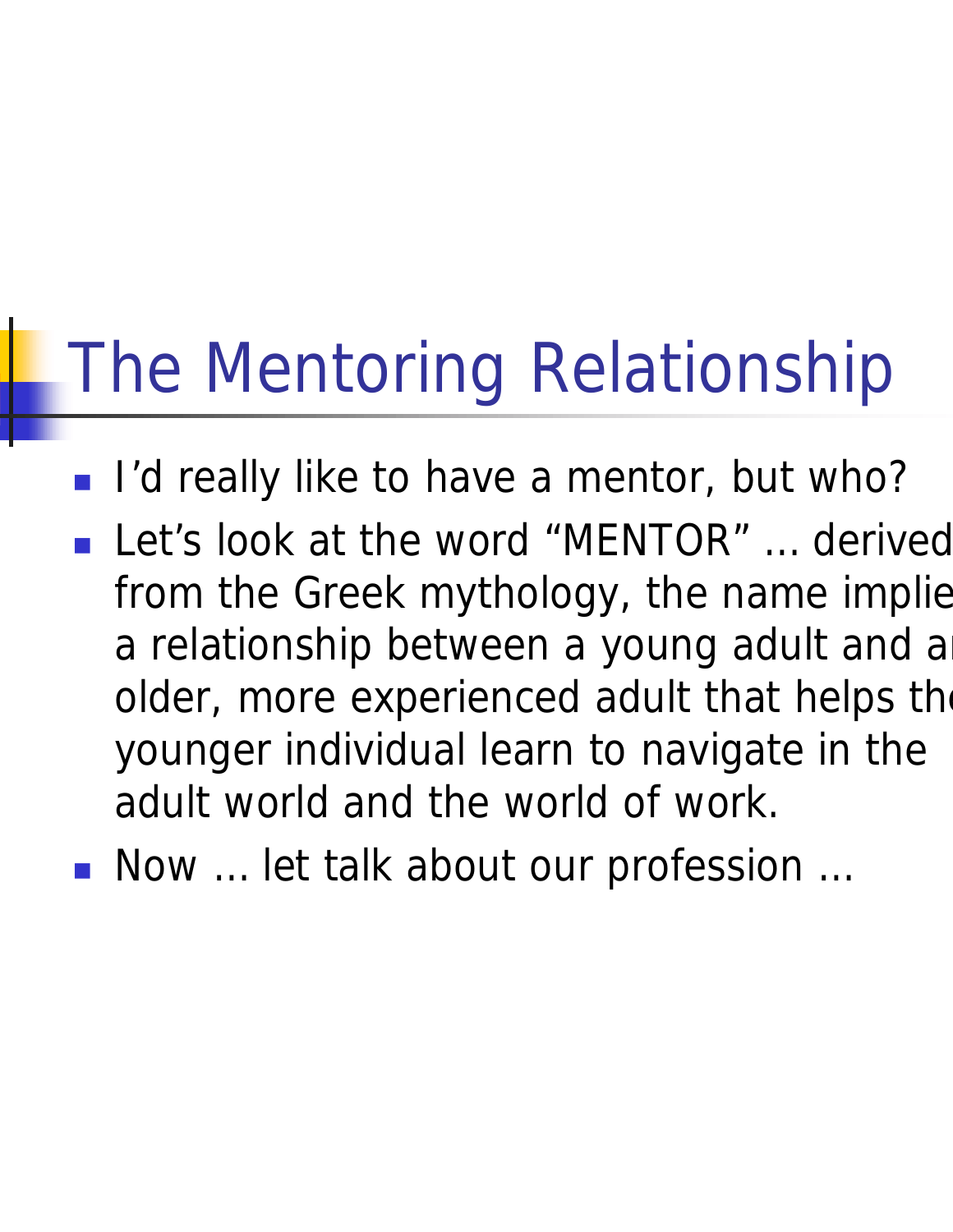#### **n** The DEVELOPMENT of a relationship

- **n** Mentoring IS important for success within the profession of interpreting.
- **However, keep in mind there are many** variables that account for an African American interpreters success or distress the pursuit of certification in our profession.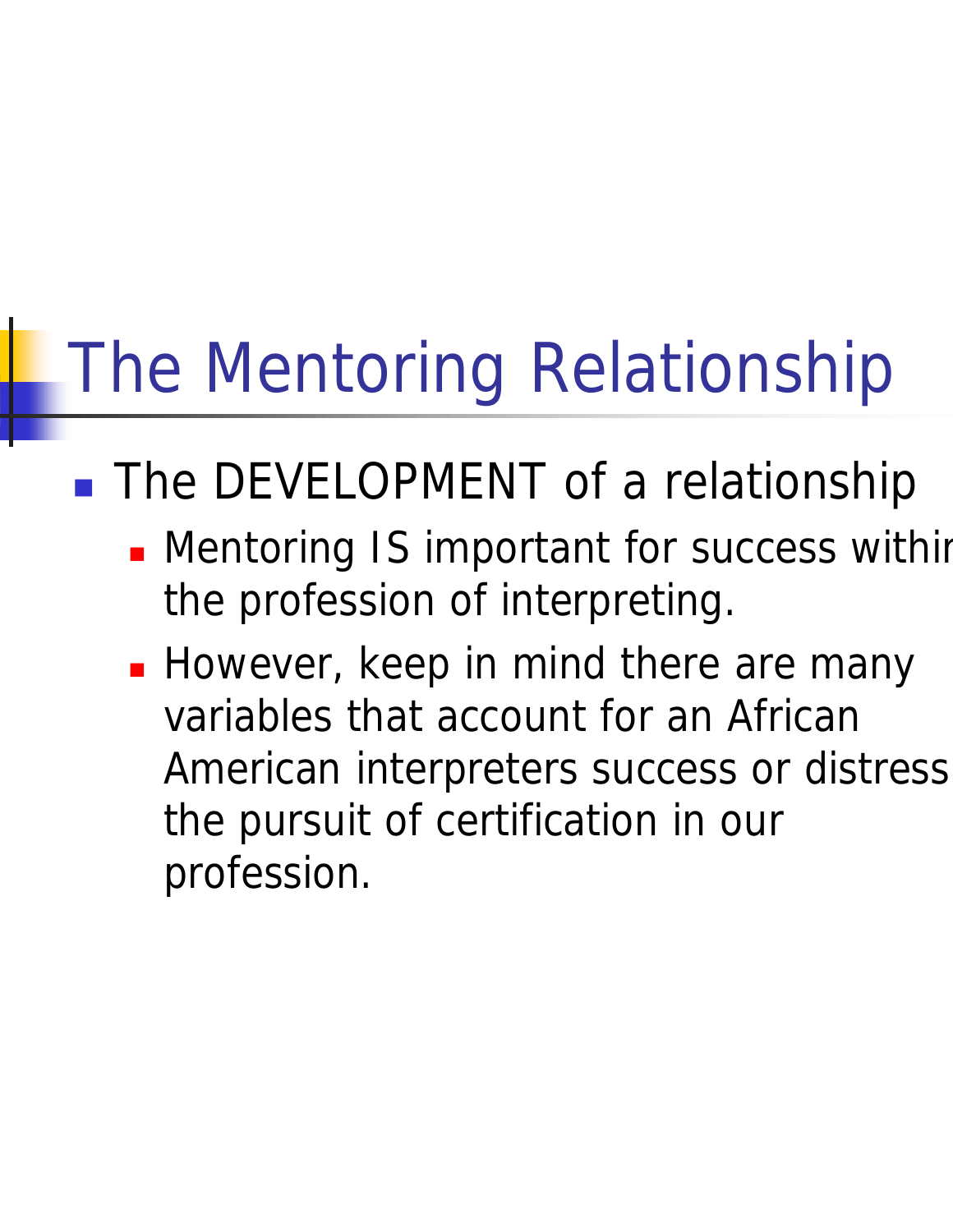- **n** The DEVELOPMENT of a relationship
	- **Pressure not only comes from** society, but also in the form of institutional racism.
	- **First, allow me to address** societal pressures …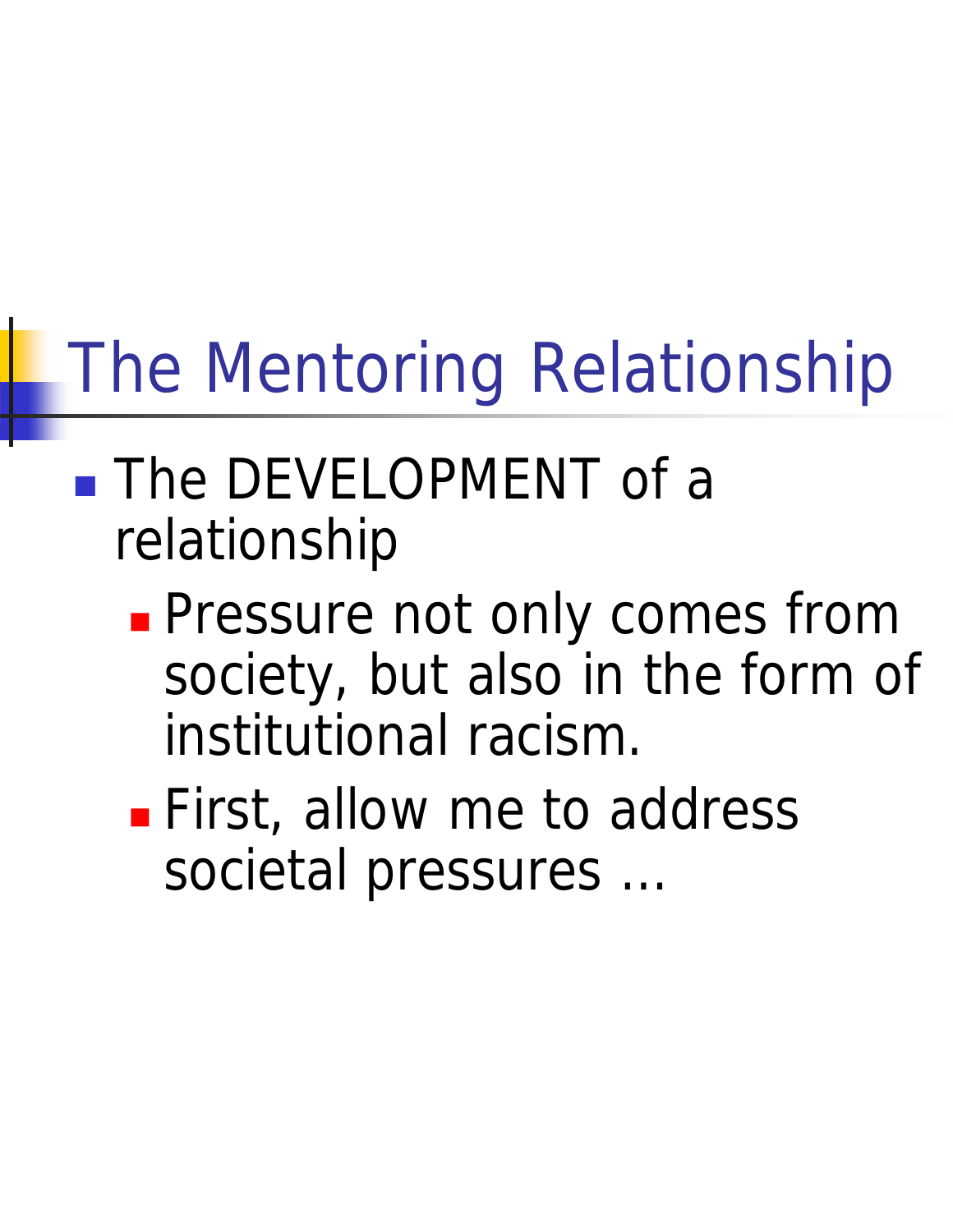### <sup>n</sup> Societal Pressures

- **Having to work AND go to** school
- **nMy culture is DIFFERENT from** yours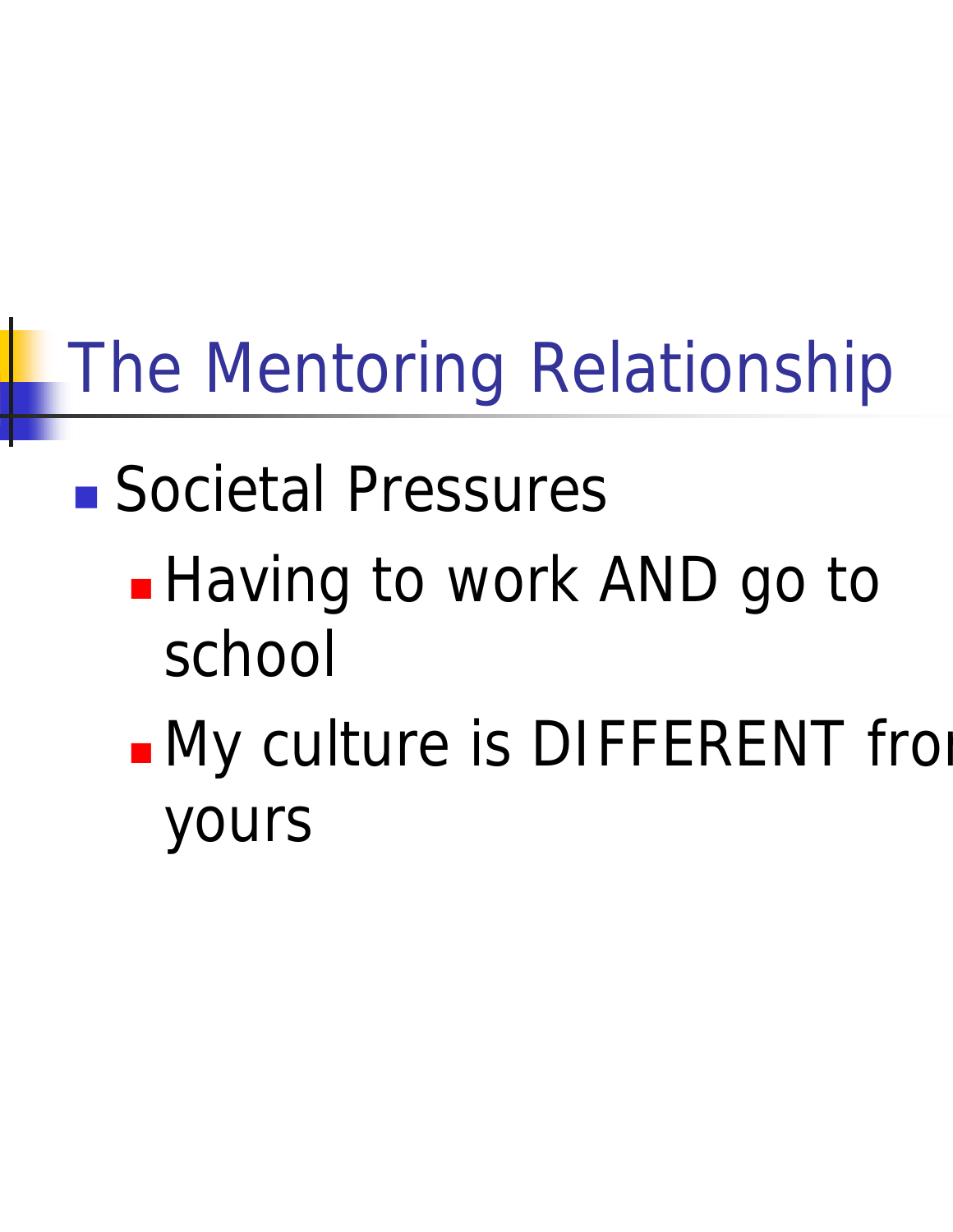### <sup>n</sup> Societal Pressures

- **Family first**
- **Learning styles**
- **Reference base**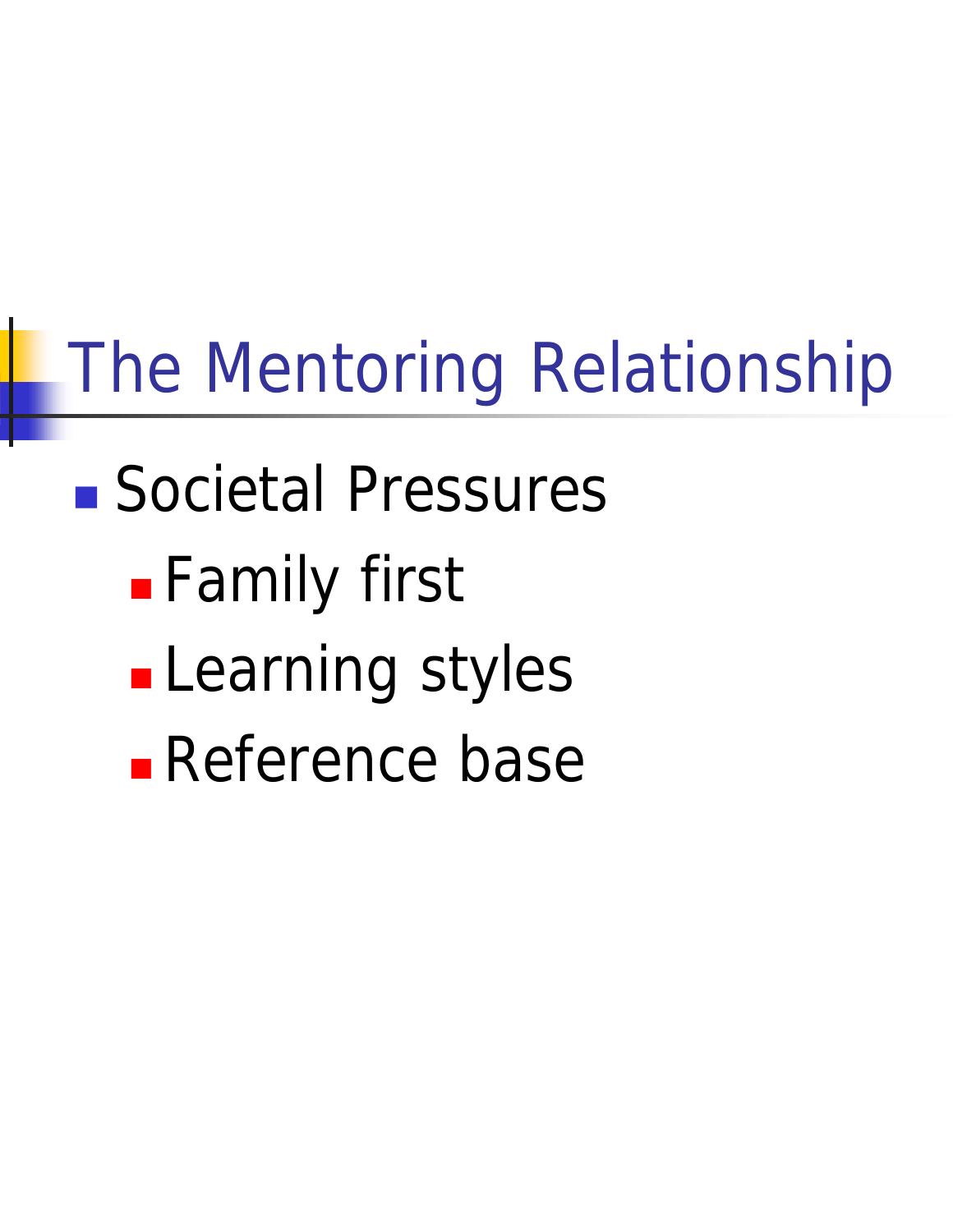### **n** Institutional Racism

- <sup>n</sup> ITP's
- **Interpreting Agencies**
- **Referral Agencies**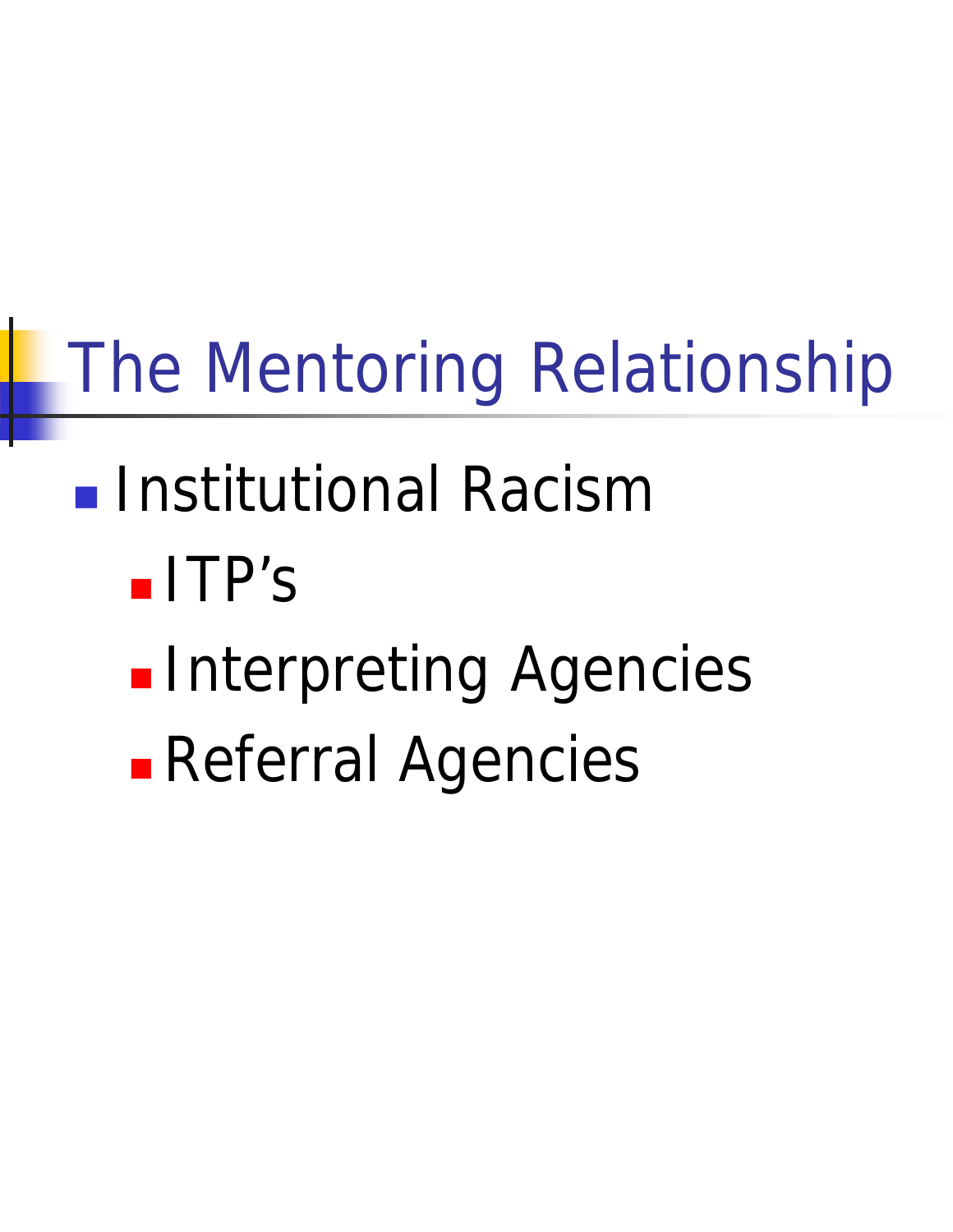### **Relationships**

- **Same sex**
- **Same race**
- <sup>n</sup> Age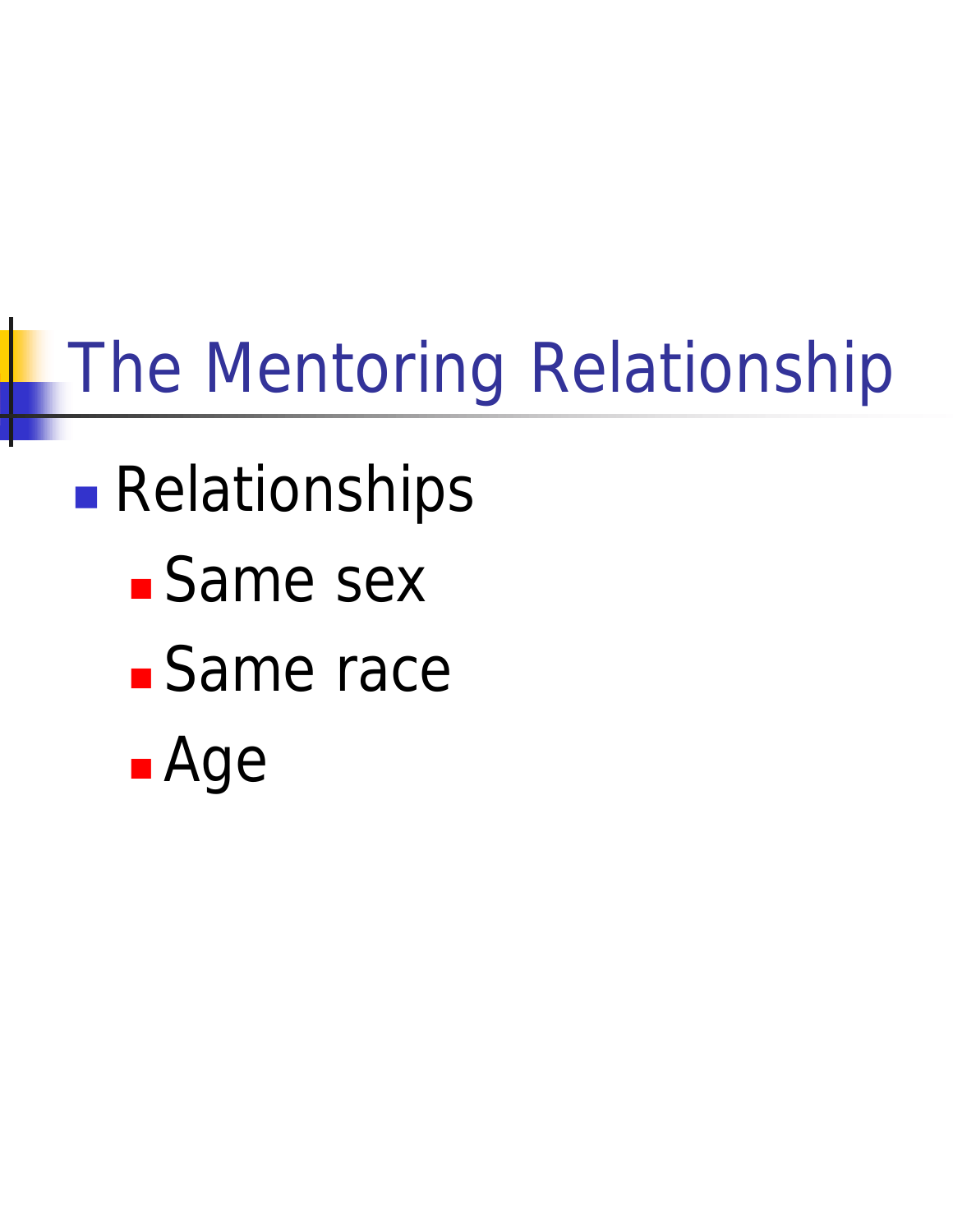- Ideally ... it would be nice to have an AA mentoring AA ... but the number of AA mentors …
- **Personal relationships with role** models such as mentors are necessary to help AA's deal with experiences in this profession.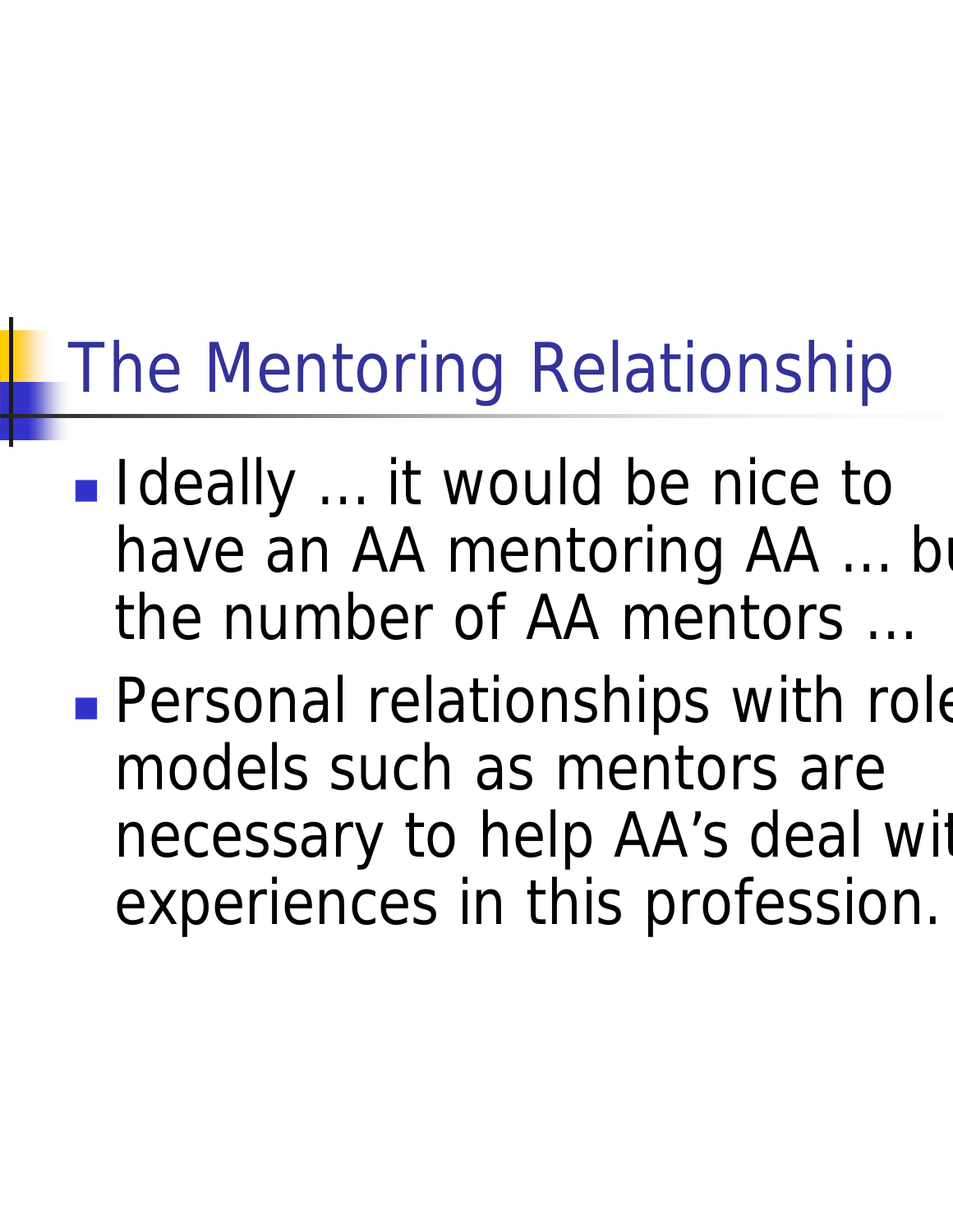### **Private Relationship -**

 $\blacksquare$  Confidentility is the bedrock any mentoring relationship and can not be risked.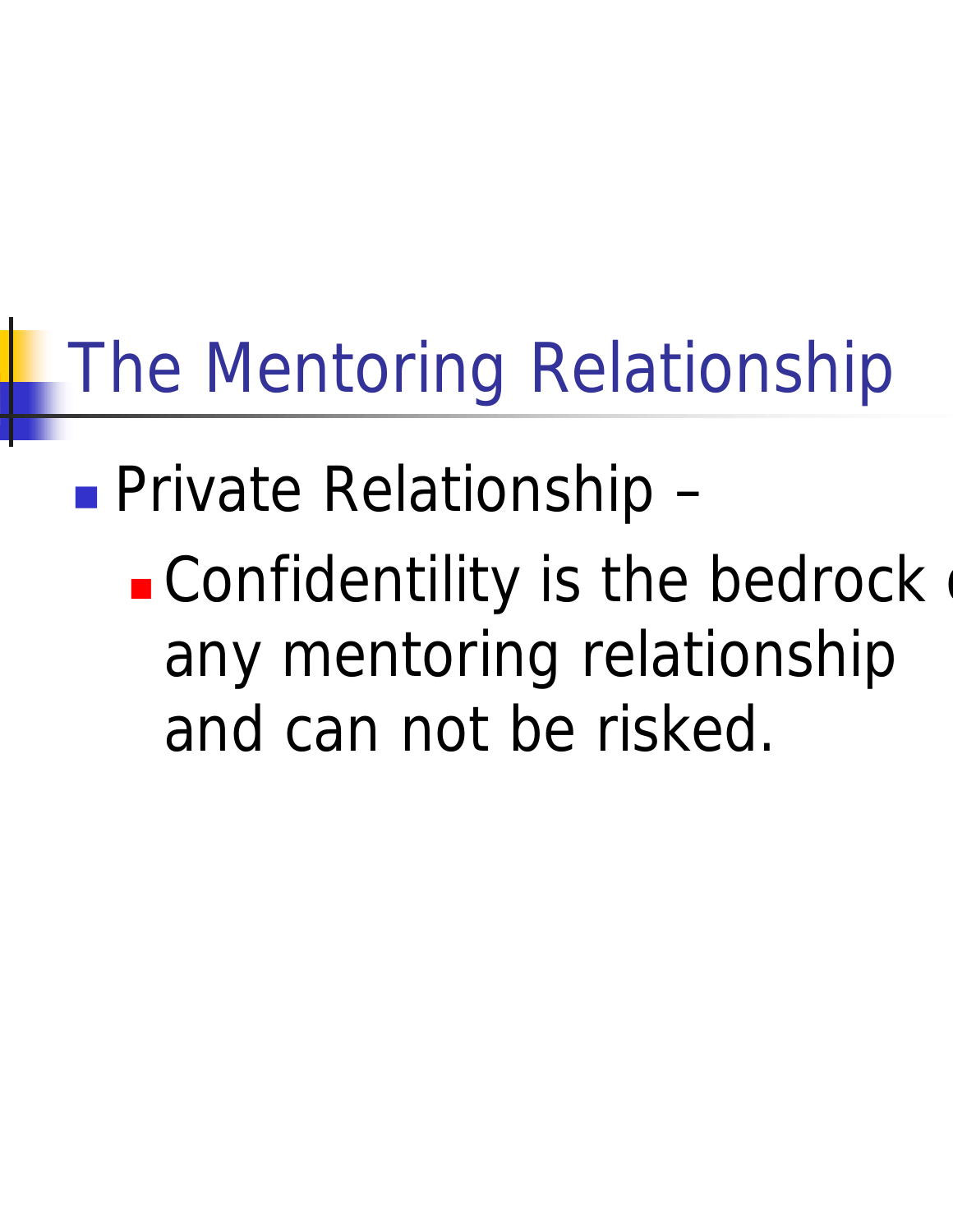**n** Mutual Desire for Development

 $\blacksquare$  It is important that both the mentor and mentoree gain from the mentoring relationship.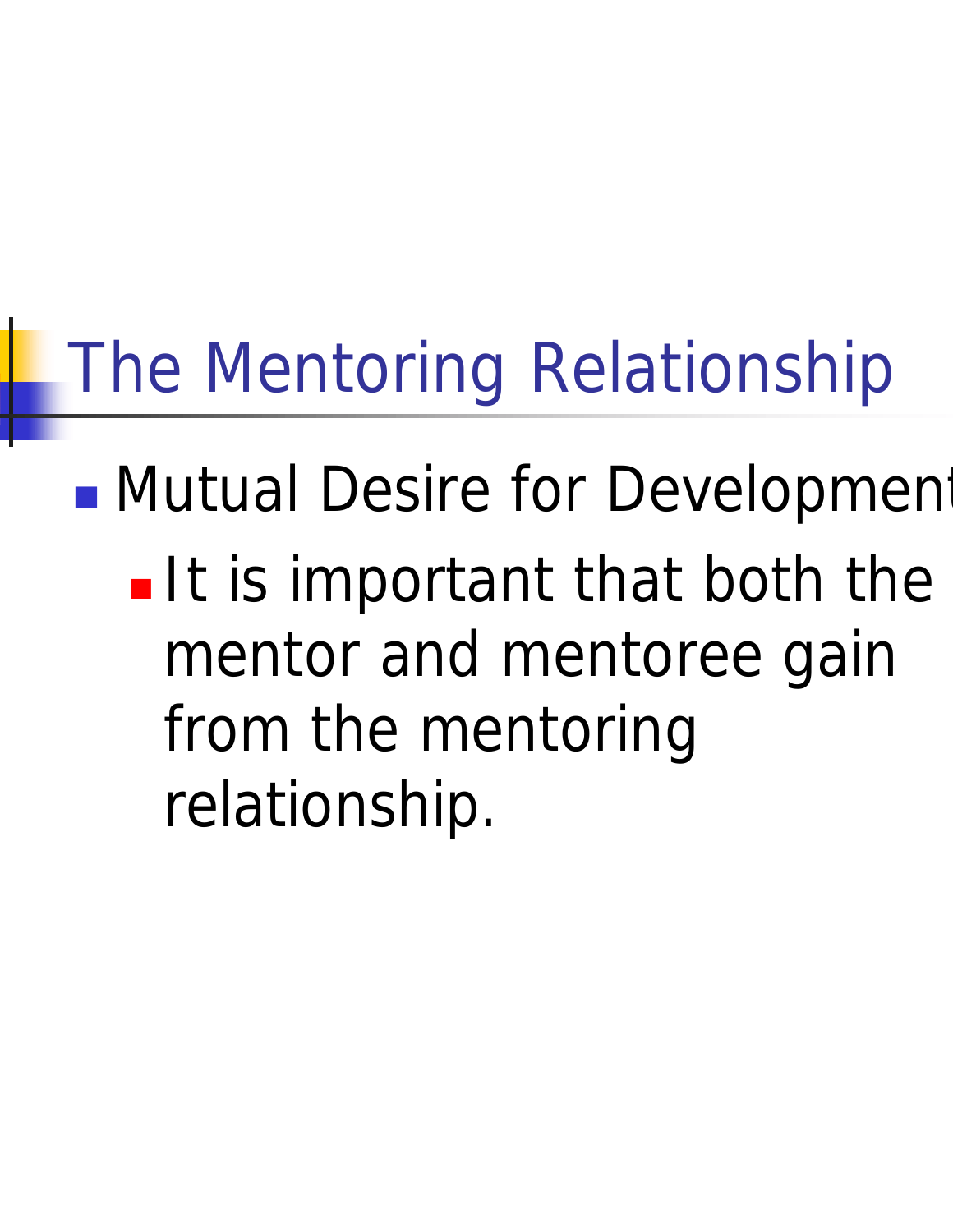- <sup>n</sup> Goal Towards Professional Development
	- **n** Allow the mentoree an opportunity to think
	- **n** Challenge the mentoree
	- **Encourage the mentoree to** examine their own way of doing things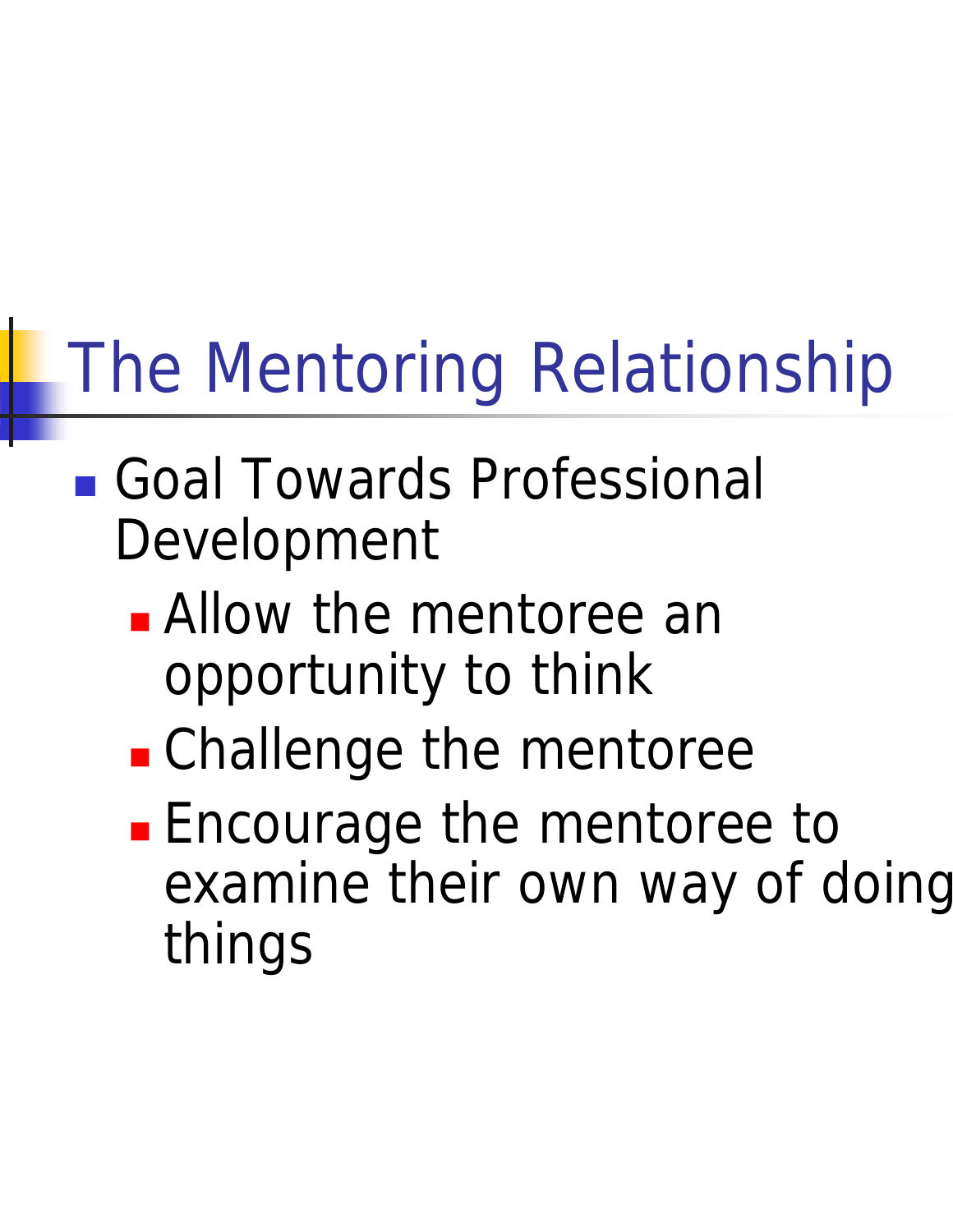### Functioning as a Mentor

- **n** CAREER & PSYCHOSOCIAL FUNCTION
- Career Functions ...
	- **n** According to Kathy Kram, CAREER FUNCTIONS are those aspects of a relationship that enhance advancement.
	- For example ...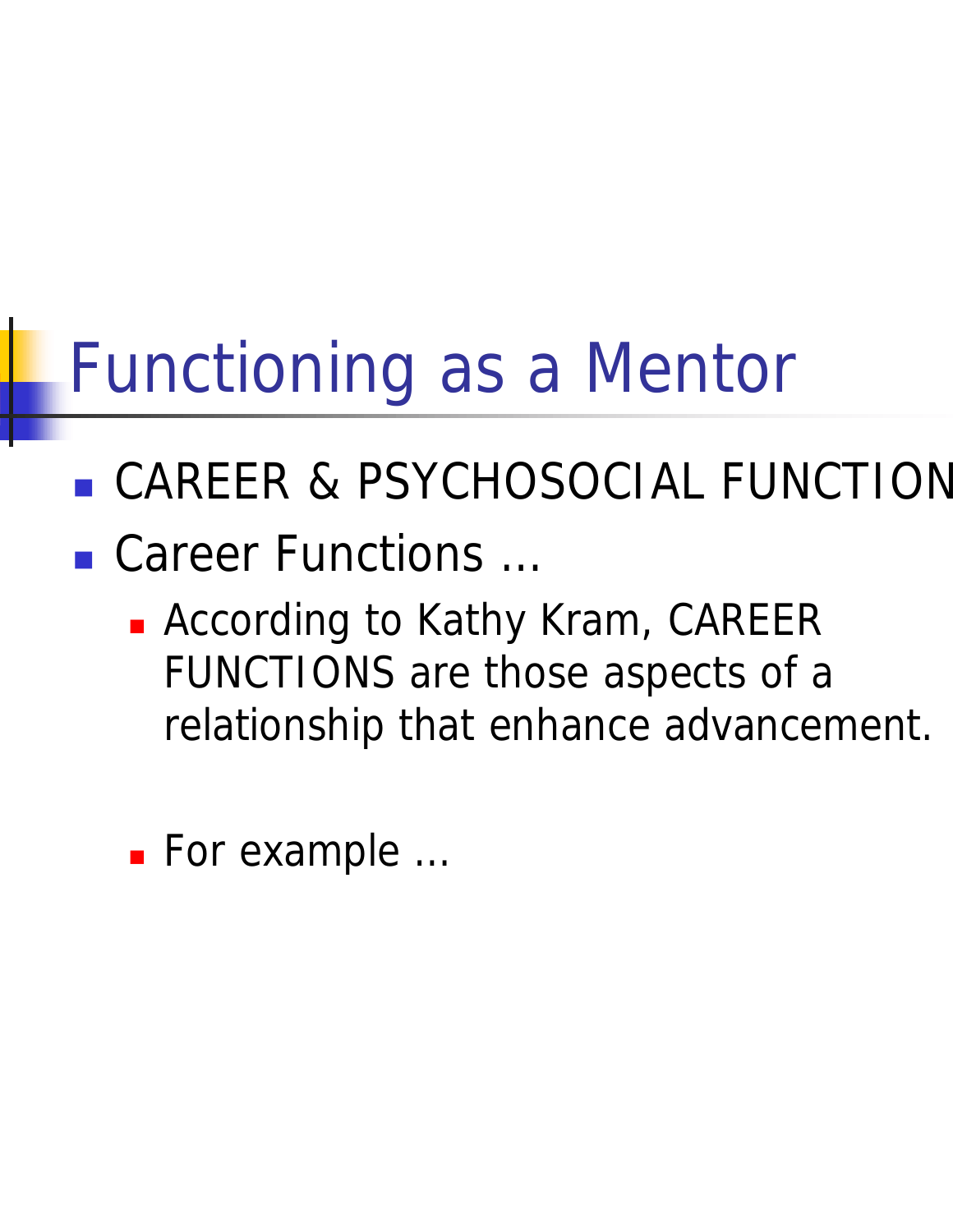### Career Functions

- Sponsorship …
	- **Finding the ideal Mentor**
	- **Having someone take you "under their** wings"
	- **n** Go with you to conferences
	- **Both members of professional** organizations (RID, local chapter, other organizations or clubs of interest)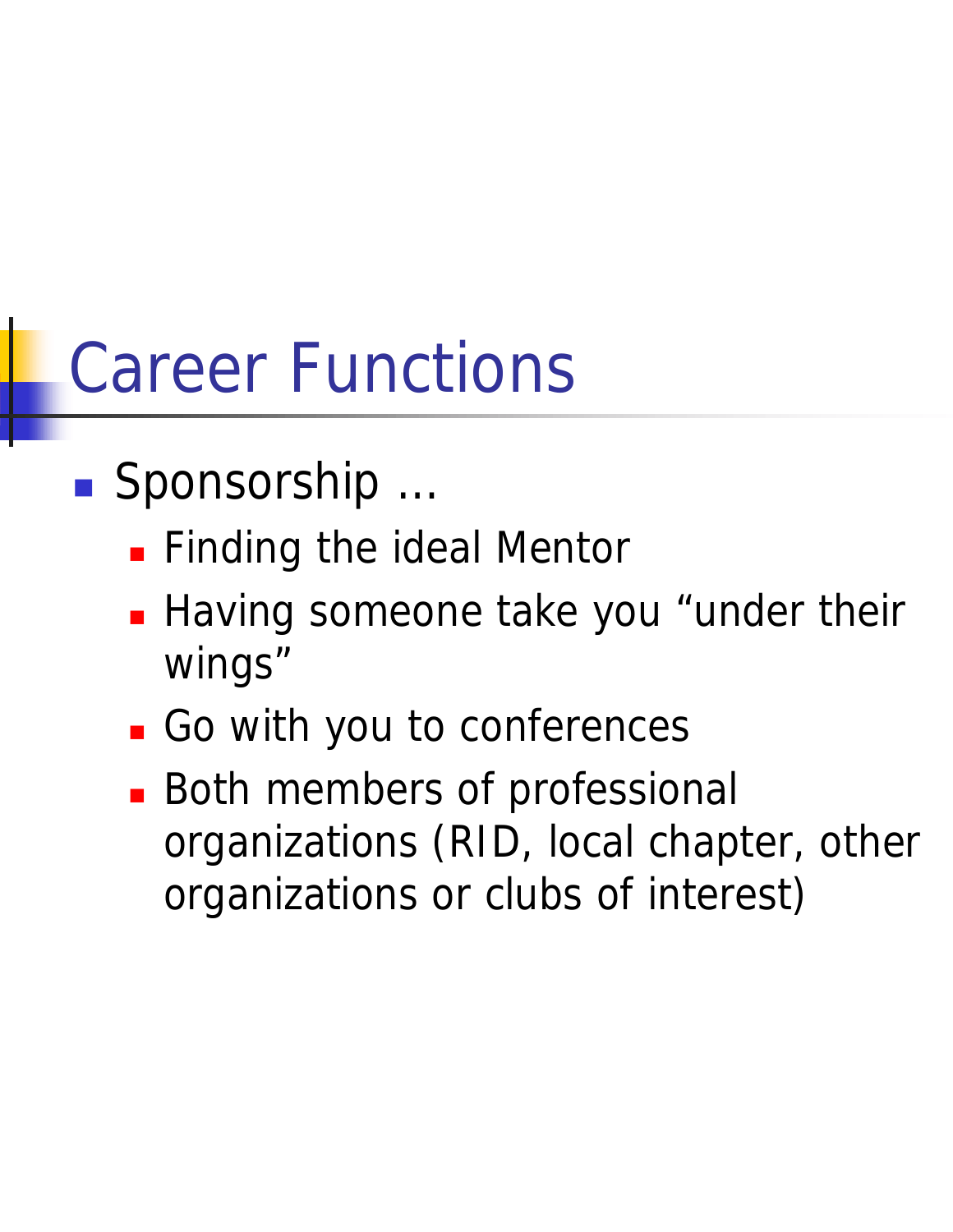### Career Functions

#### **Exposure and Visibility**

- **Assigning responsibilities that allow the** mentoree to develop relationships with others in the profession
- **Provide for an opportunity to show others** the skill of the mentoree
- Serve as a socializing force ... introduce t mentoree to others in the profession … invite the mentoree to workshops, etc.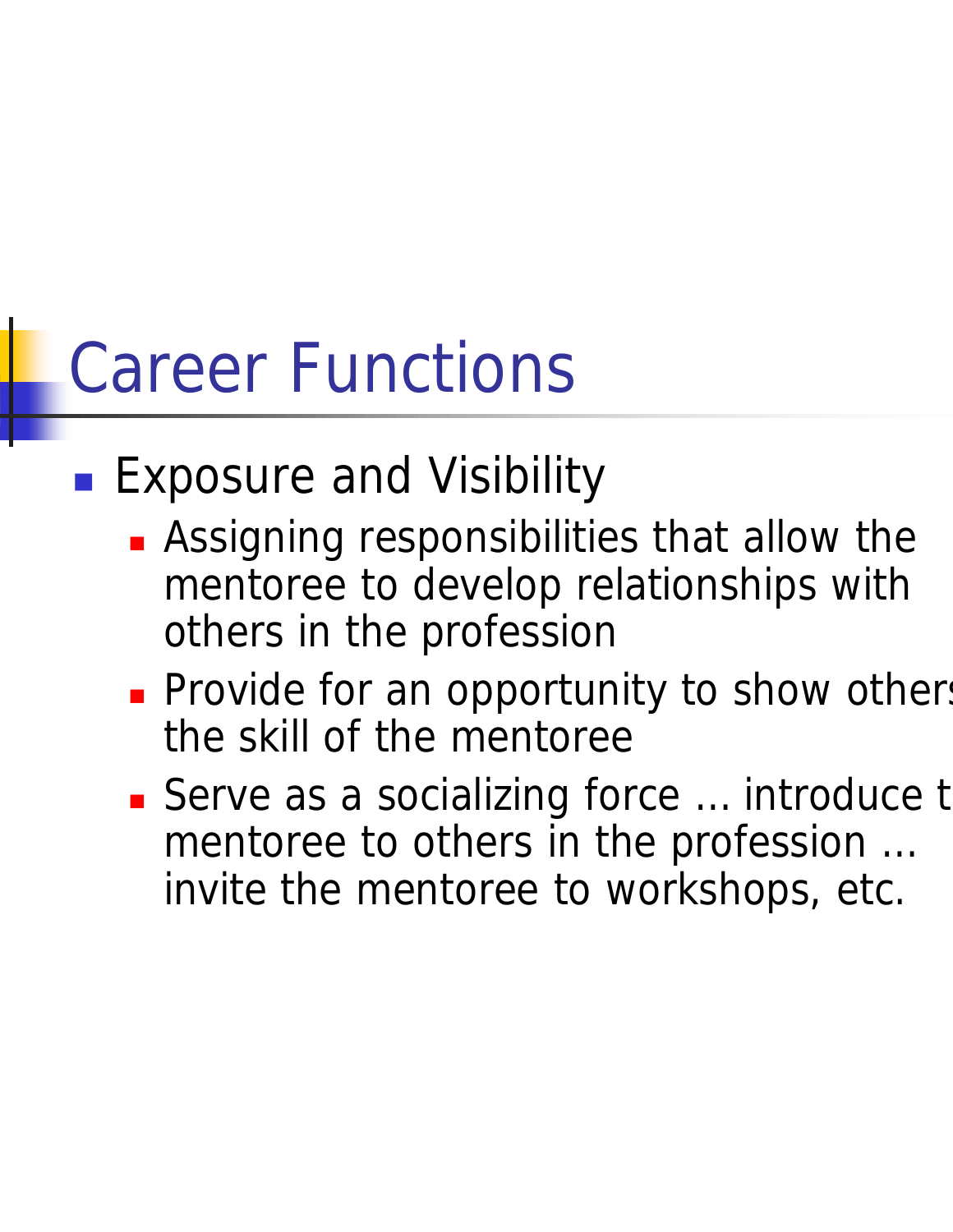### Career Functions

#### **n** Coaching

- **n** Instructs the mentoree how to navigate within the profession
- **Provides advice**
- **n** Talks about their own experiences as a mentor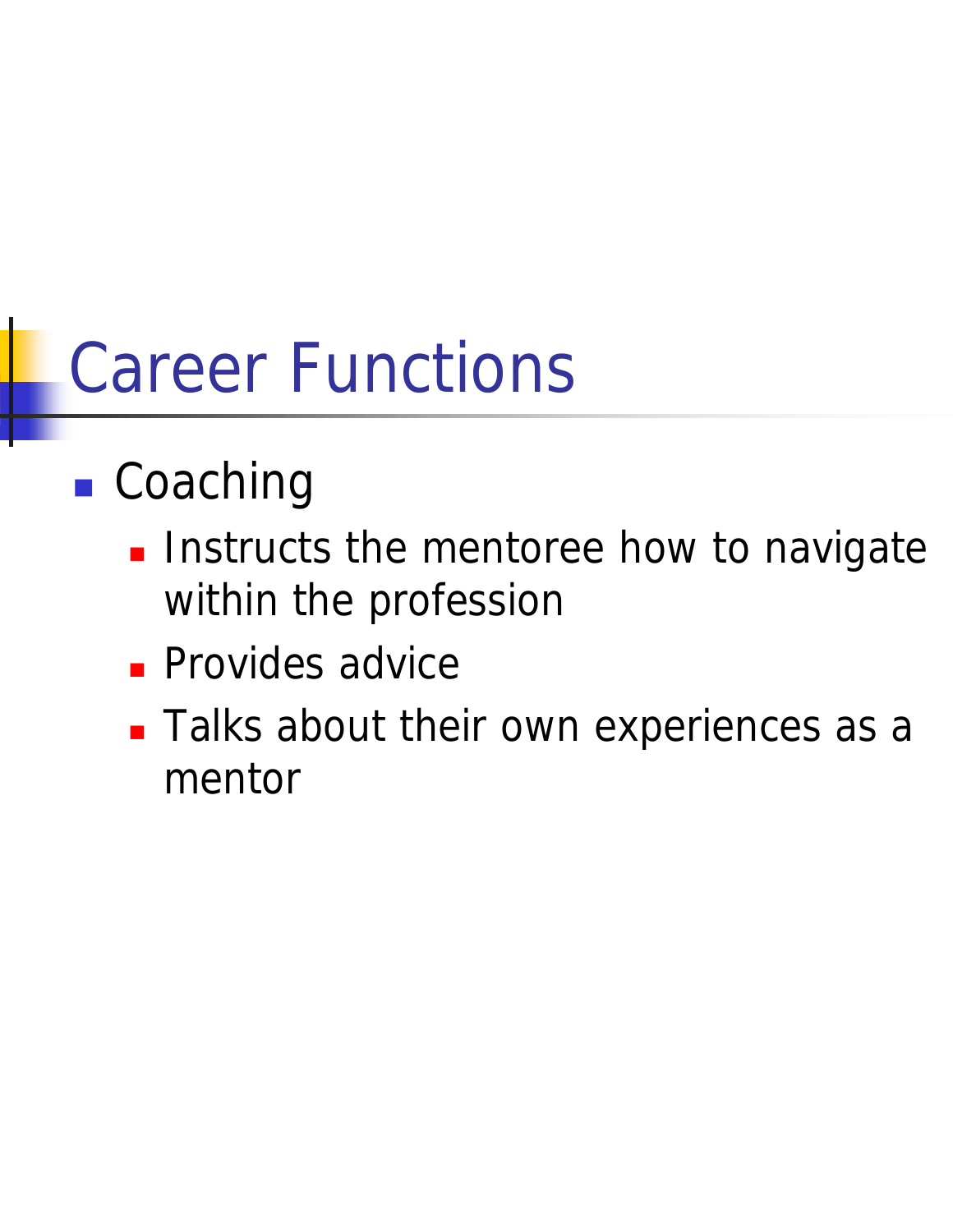- **n** Role Modeling
	- **n** Attitudes
	- **n** Values
	- Ethics
	- **Behaviors**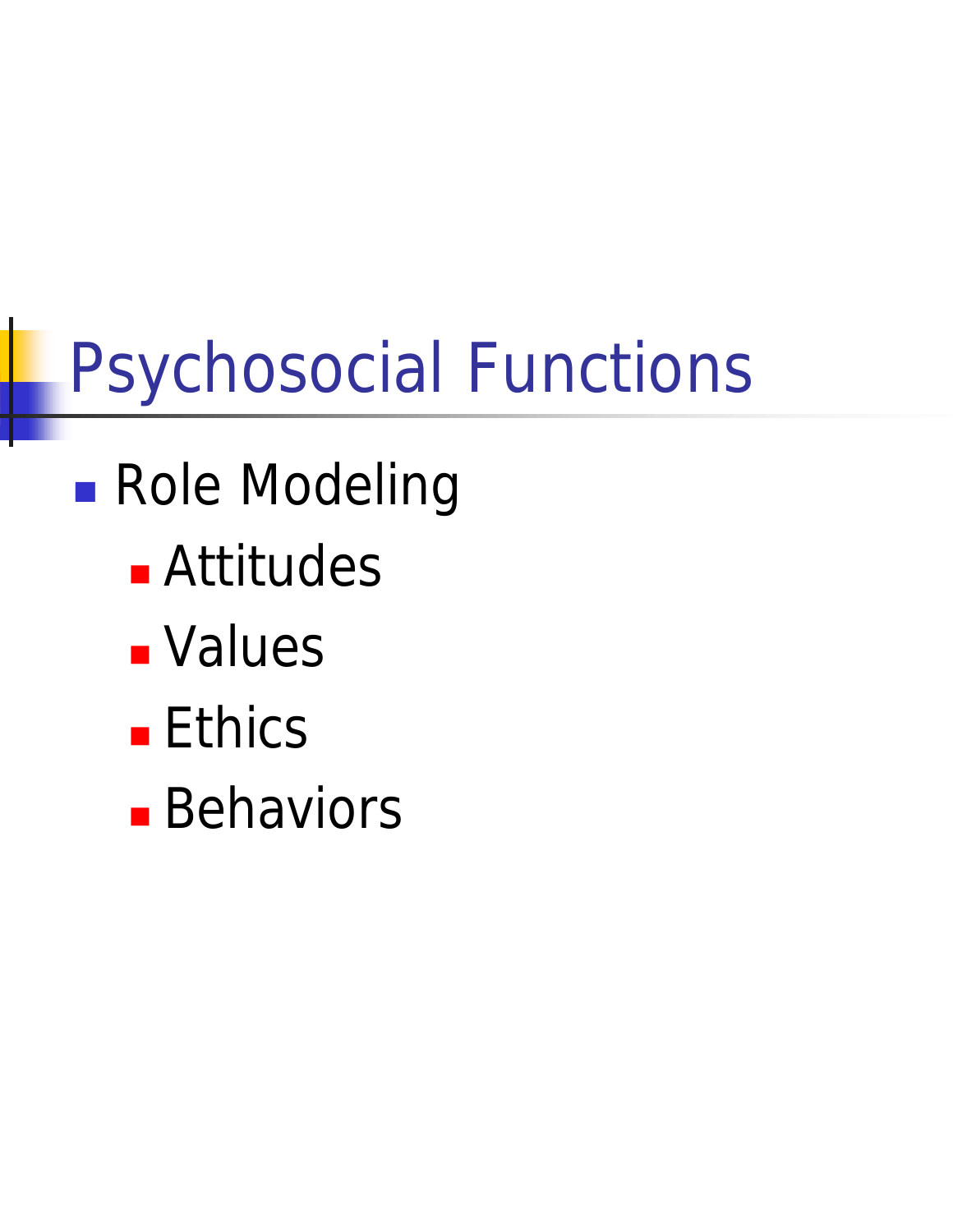- **n Acceptance and Confirmation n** Sense of Self
	- **n** Positive Relation
	-
	- **n** Support
	- **Encouragement**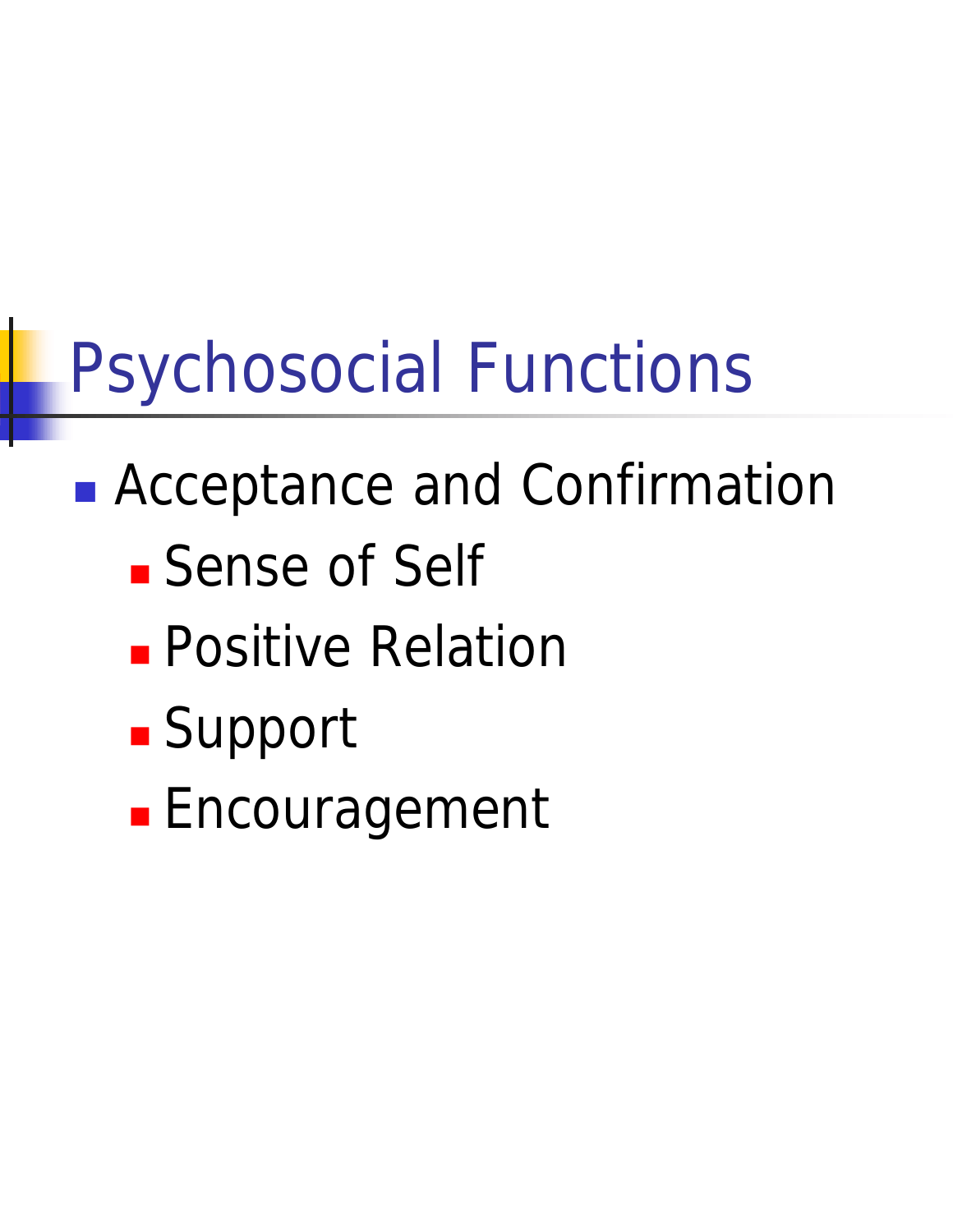#### **n** Counseling

- **Explore personal concerns that may** interfere with a positive sense of sel in the profession
- **Example 1 Forum to talk openly about anxieties** fears, and ambivalence that detract from the overall experience.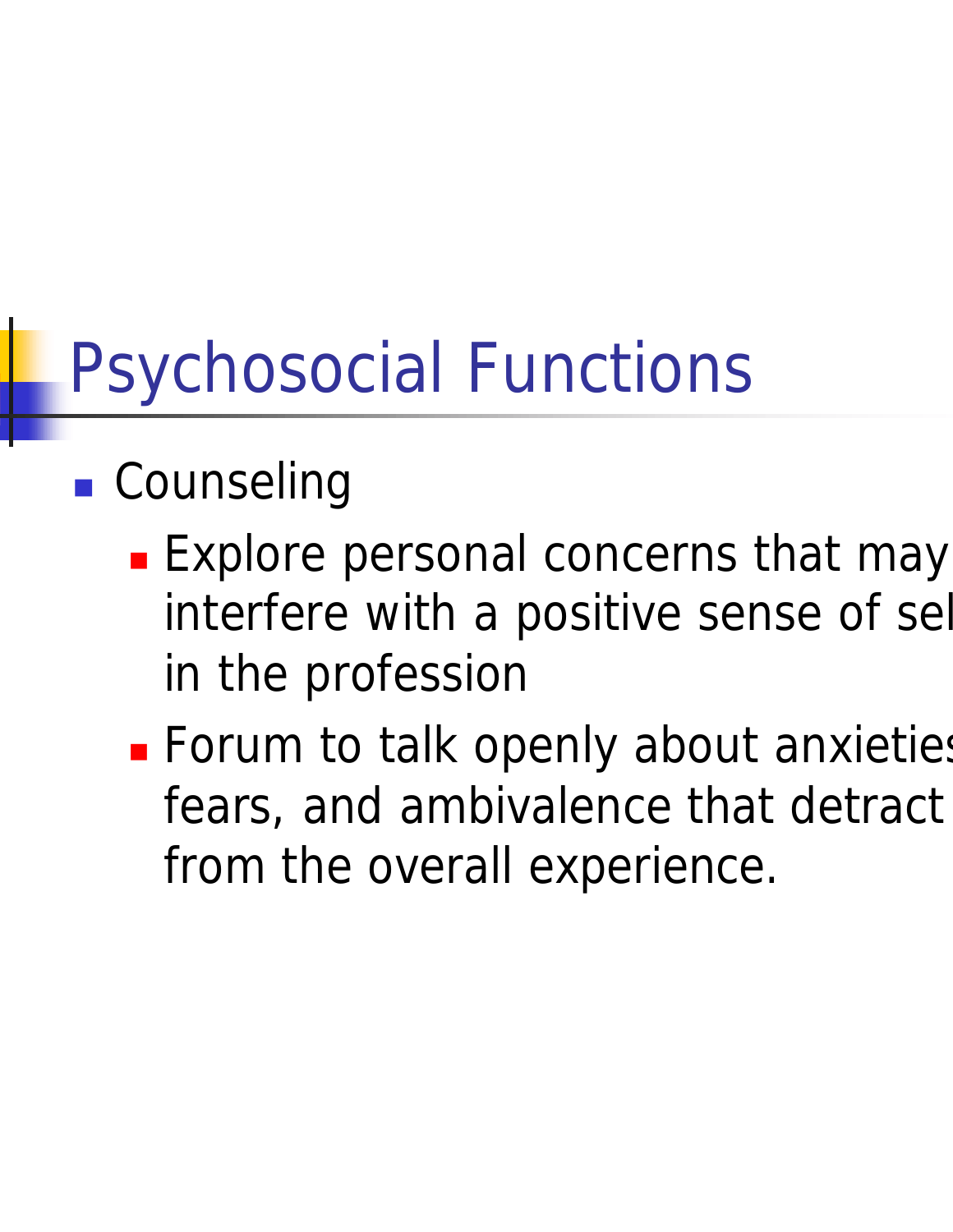#### **n** Friendship

- **n** Mutual liking and understanding
- **Enjoyable informal exchanges** about interpreting and other experiences.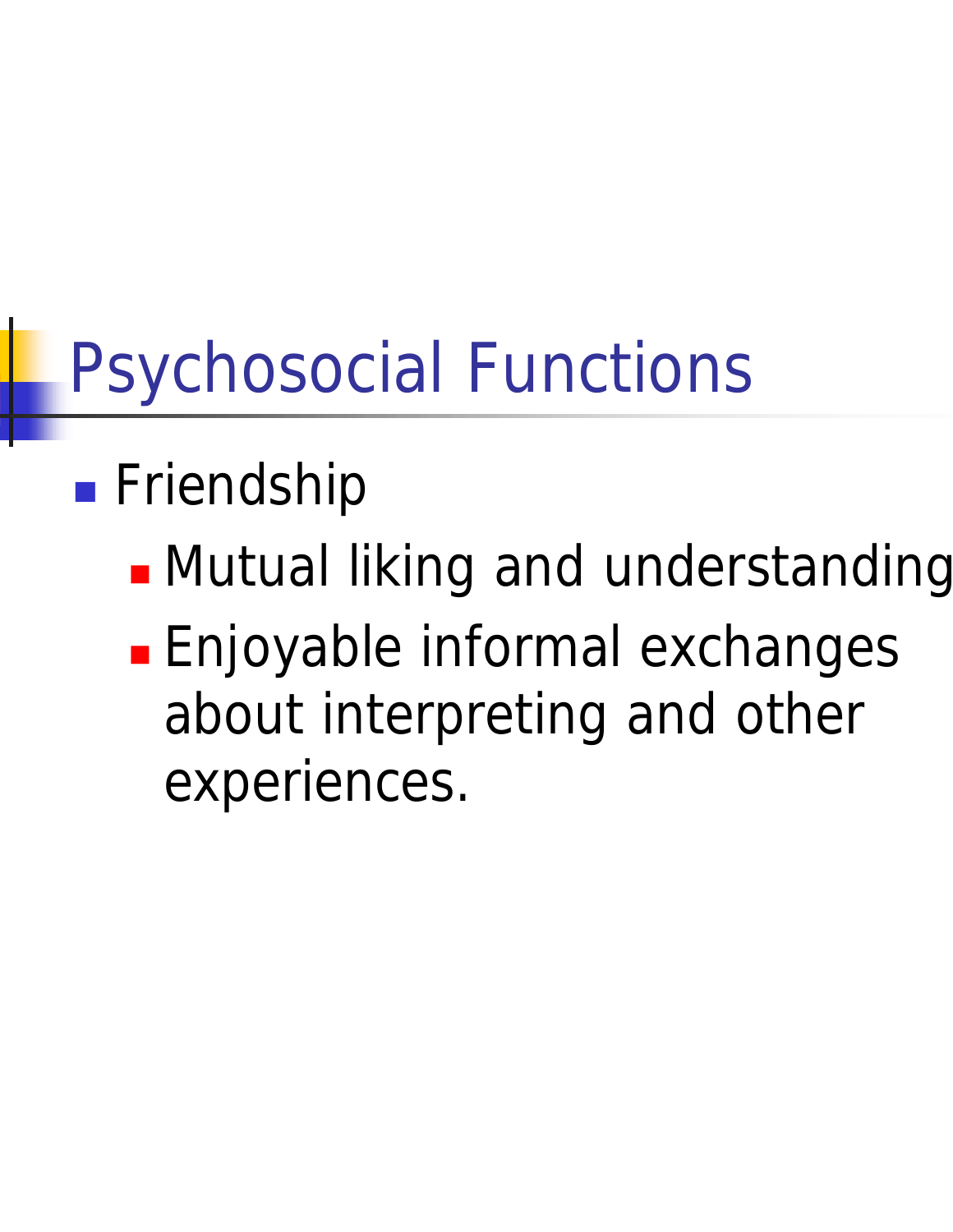- **n** Initiation
- **n** Cultivation
- **n** Separation
- **Redefinition**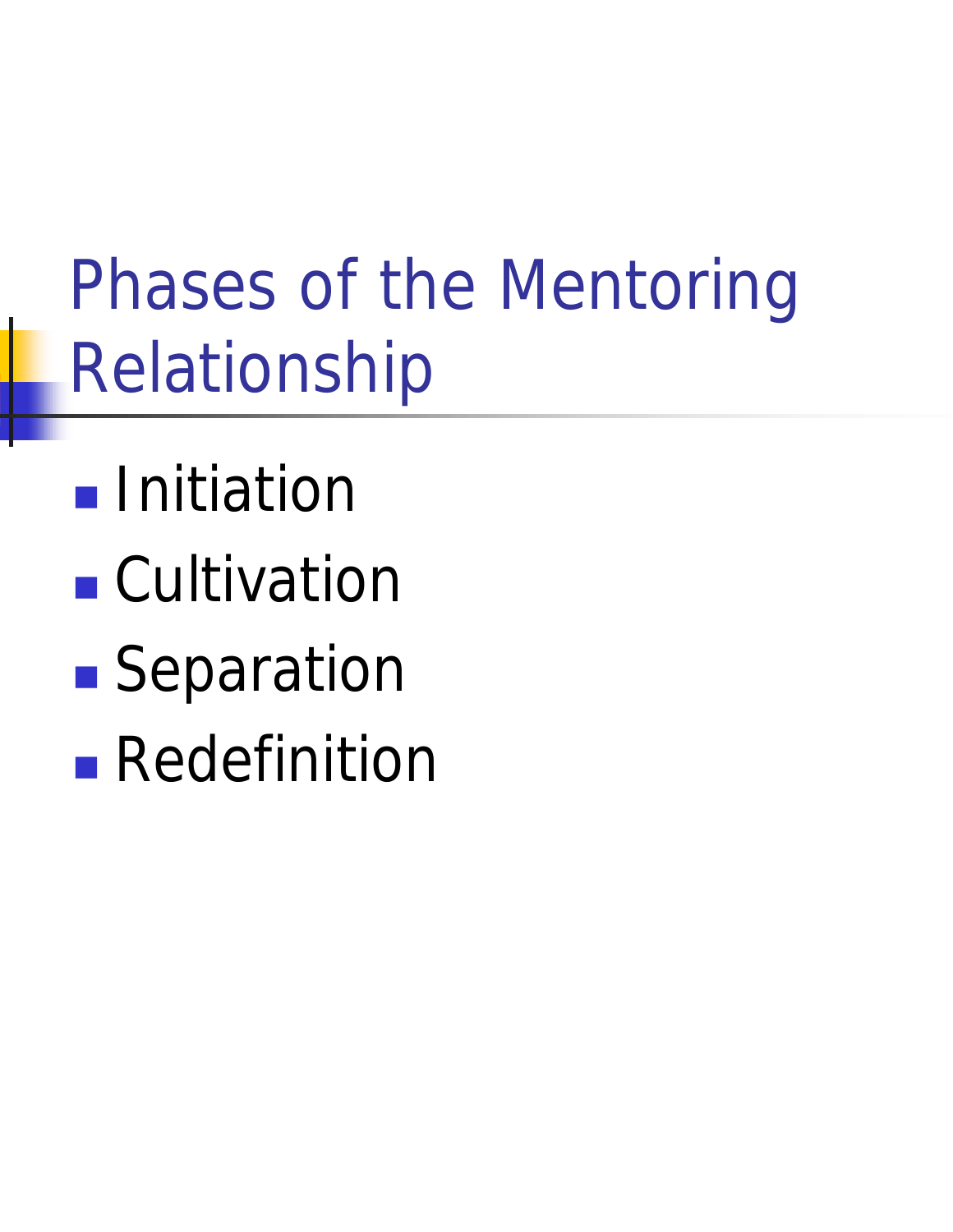#### **n** Initiation

<sup>n</sup> You have made the decision to serve as a mentor and understand the culture and background of your mentoree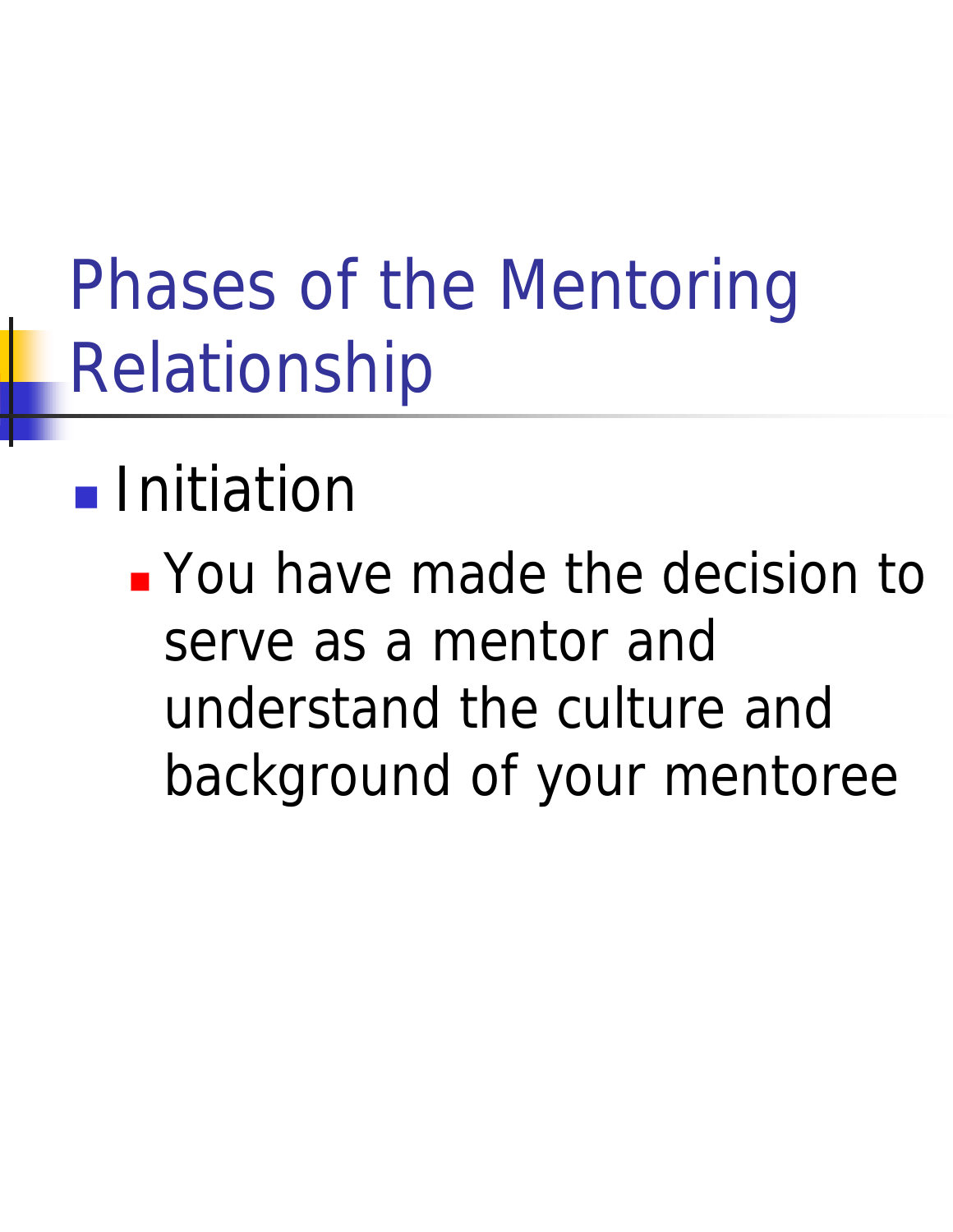### **n** Cultivation

- **Both the mentor and mentoree** are benefiting from the relationship.
- **n** Opportunities are more meaningful and more frequent interactions increase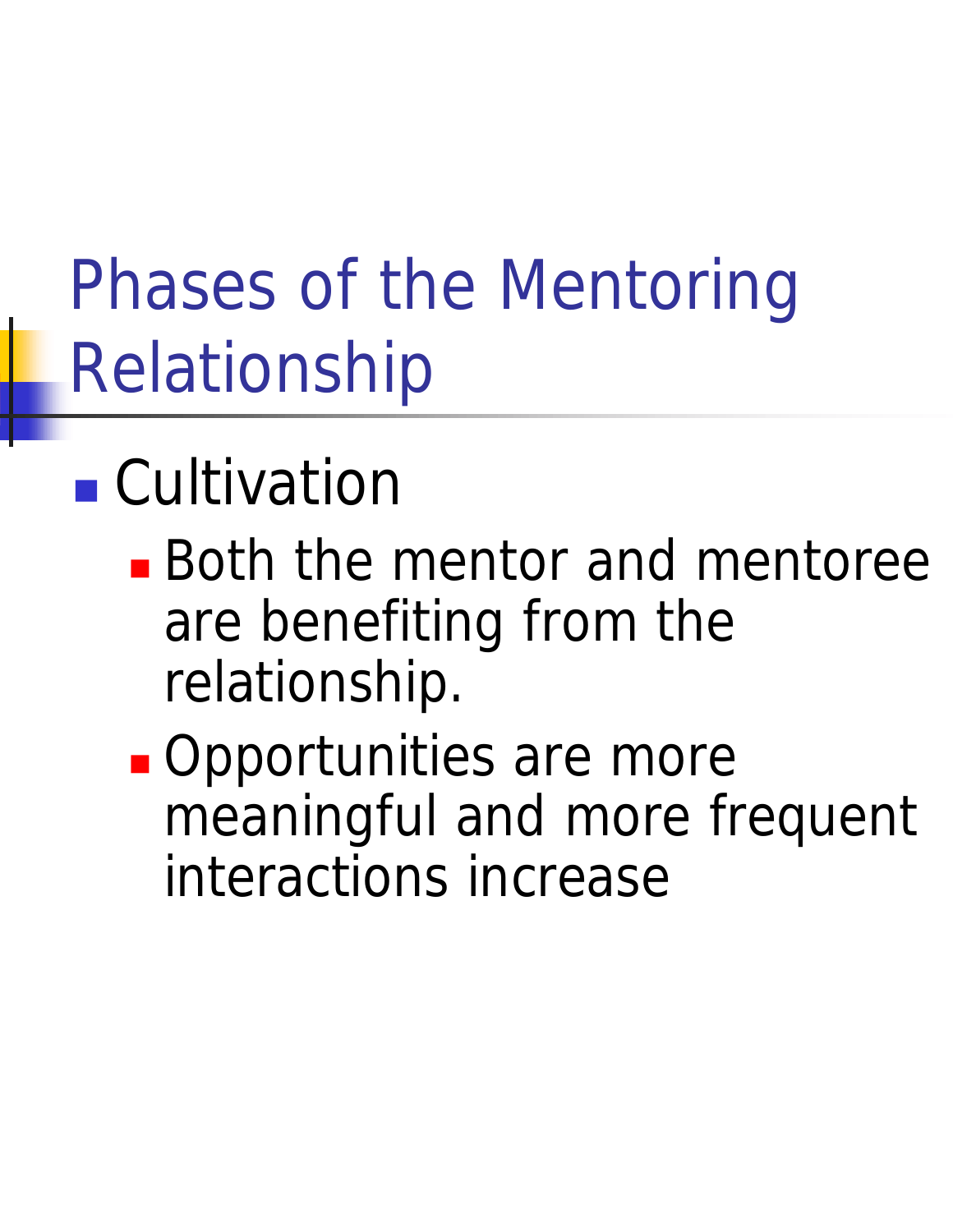### **n** Separation

- **n A mutual decision to separate has** been reached.
- <sup>n</sup> Goals and objectives have been met.